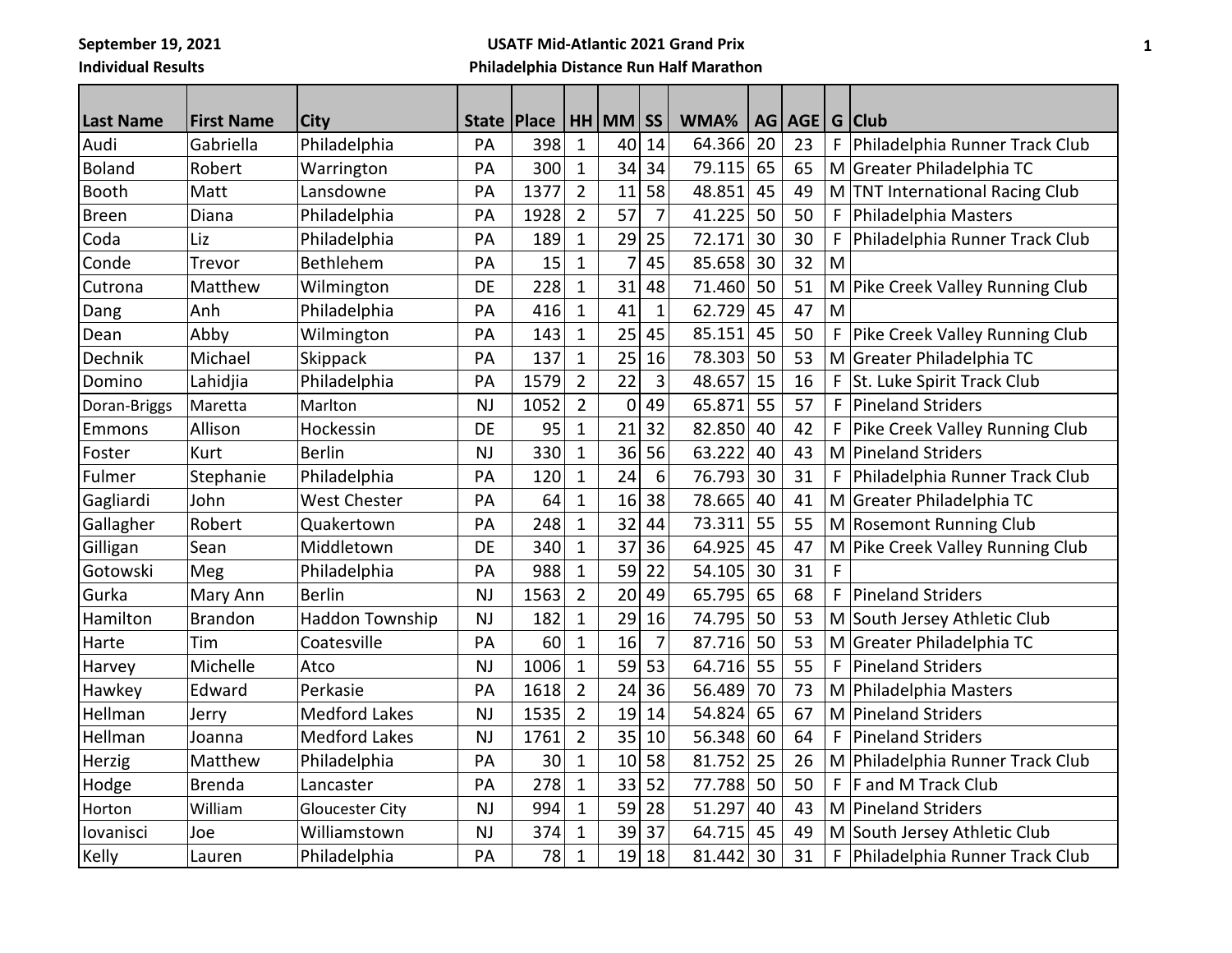**September 19, 2021 Individual Results**

## **USATF Mid-Atlantic 2021 Grand Prix Philadelphia Distance Run Half Marathon**

| Kelnock        | Linda        | <b>West Chester</b>      | PA        | 1927 | $\overline{2}$ | 57             | 7  | 43.267 | 50 | 54 | F | Philadelphia Masters             |
|----------------|--------------|--------------------------|-----------|------|----------------|----------------|----|--------|----|----|---|----------------------------------|
| Leathers       | Cain         | Philadelphia             | PA        | 36   | $\mathbf{1}$   | 11             | 39 | 80.972 | 25 | 27 | M | Philadelphia Runner Track Club   |
| Lemos-Stein    | Gregg        | Philadelphia             | PA        | 570  | $\mathbf{1}$   | 46             | 49 | 62.506 | 50 | 53 | M |                                  |
| Lizins         | Kristaps     | Philadelphia             | PA        | 33   | $\mathbf{1}$   | 11             | 27 | 81.199 | 25 | 25 | M | Philadelphia Runner Track Club   |
| Lockhead       | Sean         | Richboro                 | PA        | 1820 | $\overline{2}$ | 41             | 6  | 41.827 | 50 | 54 |   | M Philadelphia Masters           |
| Lombardi       | James        | Oreland                  | PA        | 809  | $\mathbf{1}$   | 54             | 53 | 58.654 | 50 | 54 |   | M Ambler Area Running Club       |
| Mahugu         | Fred         | Philadelphia             | PA        | 117  | $\mathbf{1}$   | 23             | 44 | 70.979 | 35 | 39 | M |                                  |
| Manavi         | Reza         | <b>Willow Grove</b>      | PA        | 126  | $\mathbf{1}$   | 24             | 28 | 72.553 | 40 | 43 | M | Greater Philadelphia TC          |
| Mascoli        | Rosie        | Philadelphia             | PA        | 80   | $\mathbf{1}$   | 19             | 29 | 81.191 | 30 | 30 | F | Philadelphia Runner Track Club   |
| McHugh         | Julie        | Swarthmore               | PA        | 1441 | $\overline{2}$ | 14             | 51 | 53.516 | 45 | 49 | F |                                  |
| McHugh         | Siobhan      | Line Lexington           | PA        | 288  | $\mathbf{1}$   | 34             | 11 | 77.526 | 50 | 50 | F | Greater Philadelphia TC          |
| <b>McManus</b> | Rory         | Springfield              | PA        | 1472 | $\overline{2}$ | 16             | 24 | 59.885 | 70 | 73 | M | Greater Philadelphia TC          |
| McMillan       | Denise       | Columbia                 | PA        | 363  | $\mathbf{1}$   | 38             | 49 | 73.891 | 50 | 50 | F | F and M Track Club               |
| McMillan       | Jay          | Columbia                 | PA        | 86   | $\mathbf{1}$   | 20             | 5  | 80.499 | 45 | 49 | M | F and M Track Club               |
| <b>Miles</b>   | Leroy        | Philadelphia             | PA        | 791  | $\mathbf{1}$   | 54             | 24 | 51.646 | 35 | 38 | M |                                  |
| Miller         | Jack         | Wyomissing               | PA        | 122  | $\mathbf{1}$   | 24             | 22 | 68.767 | 20 | 20 | M |                                  |
| Molitoris      | Emily        | Philadelphia             | PA        | 180  | $\mathbf{1}$   | 28             | 56 | 72.620 | 30 | 31 | F | Philadelphia Runner Track Club   |
| Montini        | Paul         | <b>Huntingdon Valley</b> | PA        | 156  | $\mathbf 1$    | 27             | 25 | 76.378 | 50 | 53 | M | Greater Philadelphia TC          |
| Mullin         | Christopher  | Philadelphia             | PA        | 25   | $\mathbf{1}$   | 10             | 18 | 82.527 | 25 | 27 |   | M Philadelphia Runner Track Club |
| Nieto          | Benjamin     | Philadelphia             | PA        | 74   | $\mathbf{1}$   | 18             | 55 | 73.601 | 30 | 33 | M | Philadelphia Runner Track Club   |
| Nykanen        | Zach         | Royersford               | PA        | 230  | $\mathbf{1}$   | 31             | 54 | 63.130 | 25 | 26 | M |                                  |
| Panei          | <b>Brian</b> | Philadelphia             | PA        | 811  | $\mathbf{1}$   | 54             | 59 | 52.254 | 15 | 15 |   | M Philadelphia Storm             |
| Panei          | Erica        | Philadelphia             | PA        | 239  | $\mathbf{1}$   | 32             | 19 | 72.071 | 15 | 18 | F | Philadelphia Storm               |
| Pellechio      | Thomas       | Doylestown               | PA        | 587  | $\mathbf{1}$   | 47             | 34 | 70.251 | 65 | 66 | M | Philadelphia Masters             |
| Pfaff          | Julie        | West chester             | PA        | 1181 | $\overline{2}$ | 4              | 50 | 55.981 | 45 | 46 | F |                                  |
| Polakoff       | Craig        | Philadelphia             | PA        | 134  | $\mathbf{1}$   | 24             | 57 | 71.552 | 40 | 42 |   | M Rosemont Running Club          |
| Prizer         | Kent         | Collegeville             | PA        | 826  | $\mathbf{1}$   | 55             | 27 | 68.976 | 70 | 71 |   | M Philadelphia Masters           |
| Reinhart       | Richard      | Philadelphia             | PA        | 1956 | 3              | $\overline{2}$ | 47 | 44.689 | 70 | 73 |   | M South Jersey Athletic Club     |
| Rubinich       | Kara         | Downingtown              | PA        | 172  | $\mathbf{1}$   | 28             | 24 | 76.414 | 40 | 42 | F | Greater Philadelphia TC          |
| Sawyer         | Steve        | Philadelphia             | PA        | 1112 | $\overline{2}$ | $\overline{2}$ | 48 | 64.142 | 70 | 70 | M | Greater Philadelphia TC          |
| Scholl         | David        | Jenkintown               | PA        | 72   | $\mathbf{1}$   | 18             | 35 | 79.300 | 45 | 45 |   | M Greater Philadelphia TC        |
| Schuler        | Robert       | Marlton                  | <b>NJ</b> | 1912 | $\overline{2}$ | 52             | 47 | 47.275 | 70 | 73 | M | Pineland Striders                |
| Siegel         | Lauren       | <b>Elkins Park</b>       | PA        | 1281 | $\overline{2}$ | 8              | 33 | 65.253 | 60 | 61 | F | Philadelphia Masters             |